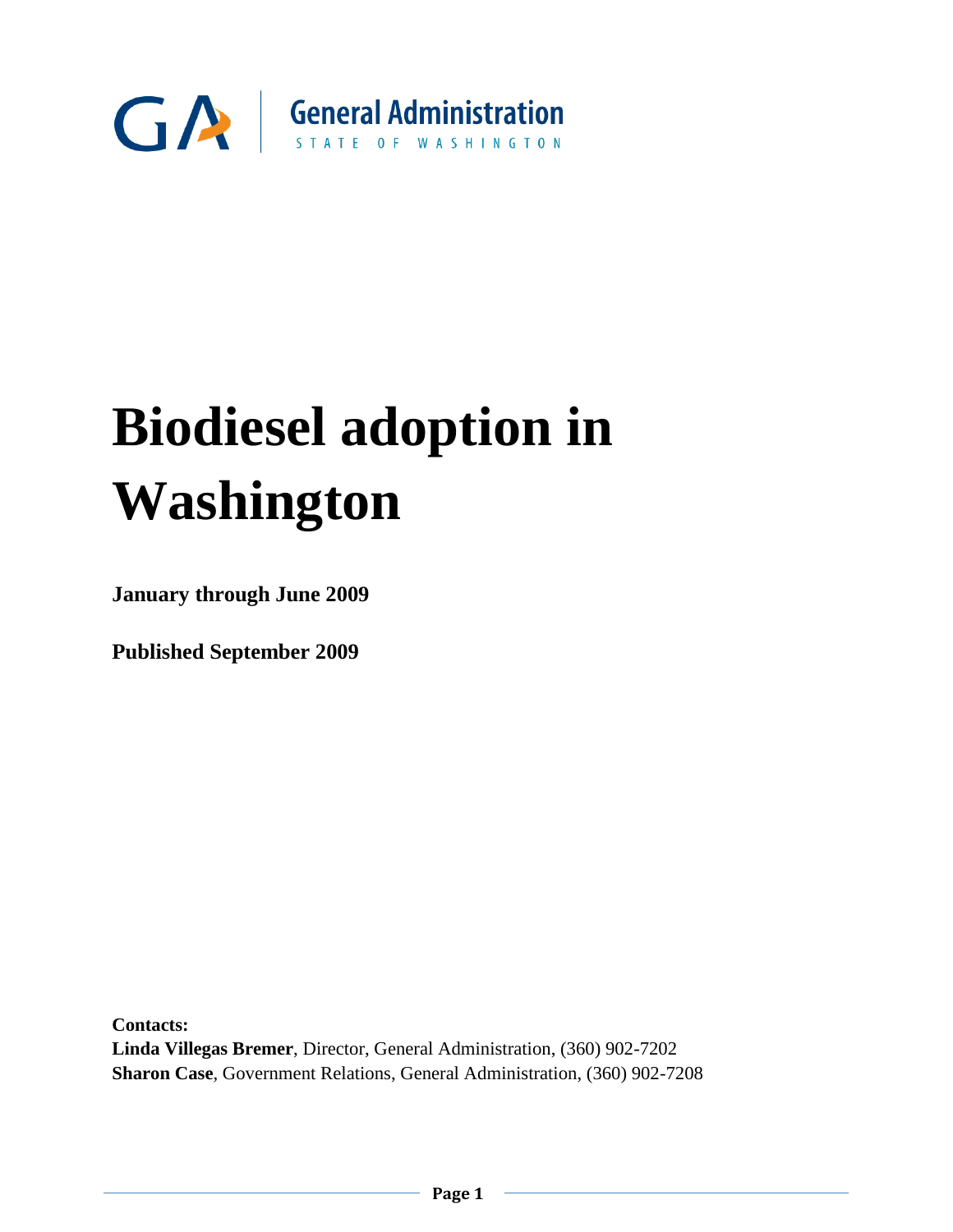## **BACKGROUND**

In an effort to reduce Washington State's dependence on foreign oil and to further stimulate the local production and use of biodiesel, the Legislature in 2006 enacted Engrossed Substitute Senate Bill 6508. This bill required state agencies to use a biodiesel blend of not less than 2 percent (B2-blend) beginning on June 1, 2006 escalating to a 20 percent (B20-blend) by June 1, 2009.

Together, state agencies and institutions of higher education purchase approximately 29 million gallons of fuel annually, 70 percent of which is diesel with 94 percent being supplied to Western Washington and 6 percent in Eastern Washington. Of that, the Department of Transportation (DOT), including WSF, account for approximately 96 percent of the entire diesel purchased by the state.

To satisfy state government's need for bulk fuel and to most effectively leverage Washington's collective buying power, the Department of General Administration (GA) invited all local governments to participate in the creation of the state's bulk-fuel delivery contracts. This action enabled GA to leverage the projected purchasing power of more than 44 million gallons of fuel annually, 97 percent of which is purchased in Western Washington. Although DOT (including WSF) is the largest single contract user, as of this writing there are now more than 120 government entities utilizing the state contract, equaling 65 million gallons of fuel annually.

Of significance we note that the GA fuel contracts were crafted to allow contractors the opportunity to take advantage of new sources of biodiesel supply. This strategy was needed to flex with the rapidly evolving biodiesel market and to prevent new Washington biodiesel producers from being locked out of the Washington state government market. Moreover, fuel purchasers may order whatever biodiesel blend ratio they desire, and depending upon the quality assurance needs, fuel purchasers may choose from two different grades of biodiesel. However, budgetary pressures, product availability and weather conditions were key factors influencing the percentage of biodiesel purchased.

In the wake of unprecedented revenue shortfalls, the 2009 legislature enacted Engrossed Substitute Senate Bill 5352 (Transportation Budget) which reduced the biodiesel requirement for the Washington State Ferries (WSF) to 5 percent (B5-blend) for the 2009-2011 fiscal biennium provided the price does not exceed the price of diesel by more than 5 percent.

## **EXECUTIVE SUMMARY**

Even with unprecedented budgetary challenges, state agencies ended the first half of 2009 with only slightly diminished biodiesel usage than the previous six-month period. Although a drop in biodiesel purchases continues during the cold winter months, state fuel contract purchasing data for this reporting period shows that biodiesel adoption by state agencies and higher education (excluding ferries) exceeded the 2 percent requirement, yet fell from 4.8 percent to 4.3 percent during the first half of 2009. However, over the last 30 days of this reporting period (June  $1<sup>st</sup>$ through June  $30<sup>th</sup>$ ) in which the 20 percent blend requirement became effective, three of the four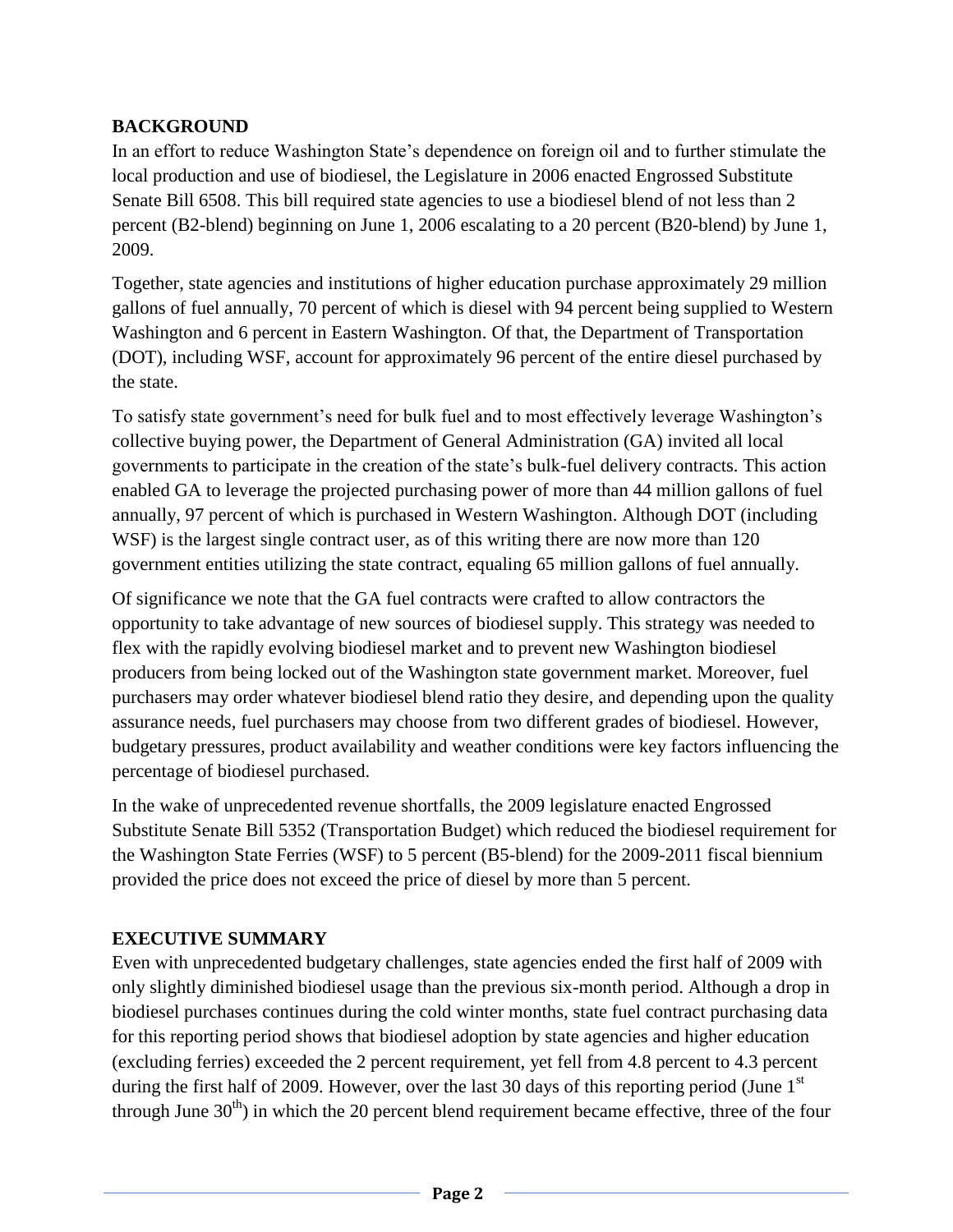largest land based consumers of biodiesel have made great strides toward meeting the requirement. Specifically, DOT, the Department of Natural Resources (DNR) and the University of Washington (UW) biodiesel usage climbed to 9.1 percent, 18.2 percent and 19.8 percent respectively.



#### **Diesel and Biodiesel Purchases using state contracts (Q1 & Q2 2009)**

#### **MARINE USE**

| <b>Agency Name</b> | <b>Diesel</b> | <b>Biodiesel</b> | <b>Total Gallons</b> | <b>Biodiesel</b> % |
|--------------------|---------------|------------------|----------------------|--------------------|
| WSF                | 8,269,302     | 30,714           | 8,300'<br>.016       | 0.4%               |

#### **LAND USE**

| <b>Agency Name</b>            | <b>Diesel</b> | <b>Biodiesel</b> | <b>Total Gallons</b> | <b>Biodiesel %</b> |
|-------------------------------|---------------|------------------|----------------------|--------------------|
| DOT (excluding WSF)           | 1,166,730     | 52,105           | 1,218,835            | 4.3%               |
| DOC                           | 168,737       | 4,440            | 173,177              | 2.6%               |
| Other Agencies                | 99,168        | 5,345            | 104,513              | 5.1%               |
| <b>Higher Education</b>       | 71,835        | 6,447            | 78,282               | 8.2%               |
| Totals (w/o WSF)              | 1,506,470     | 68,337           | 1,574,808            | 4.3%               |
| <b>Totals (including WSF)</b> | 9,775,772     | 99,051           | 9,874,824            | 1.0%               |

*(The WSF Biodiesel Pilot ended during Q1 2009. WSF used no biodiesel during Q2 2009.)*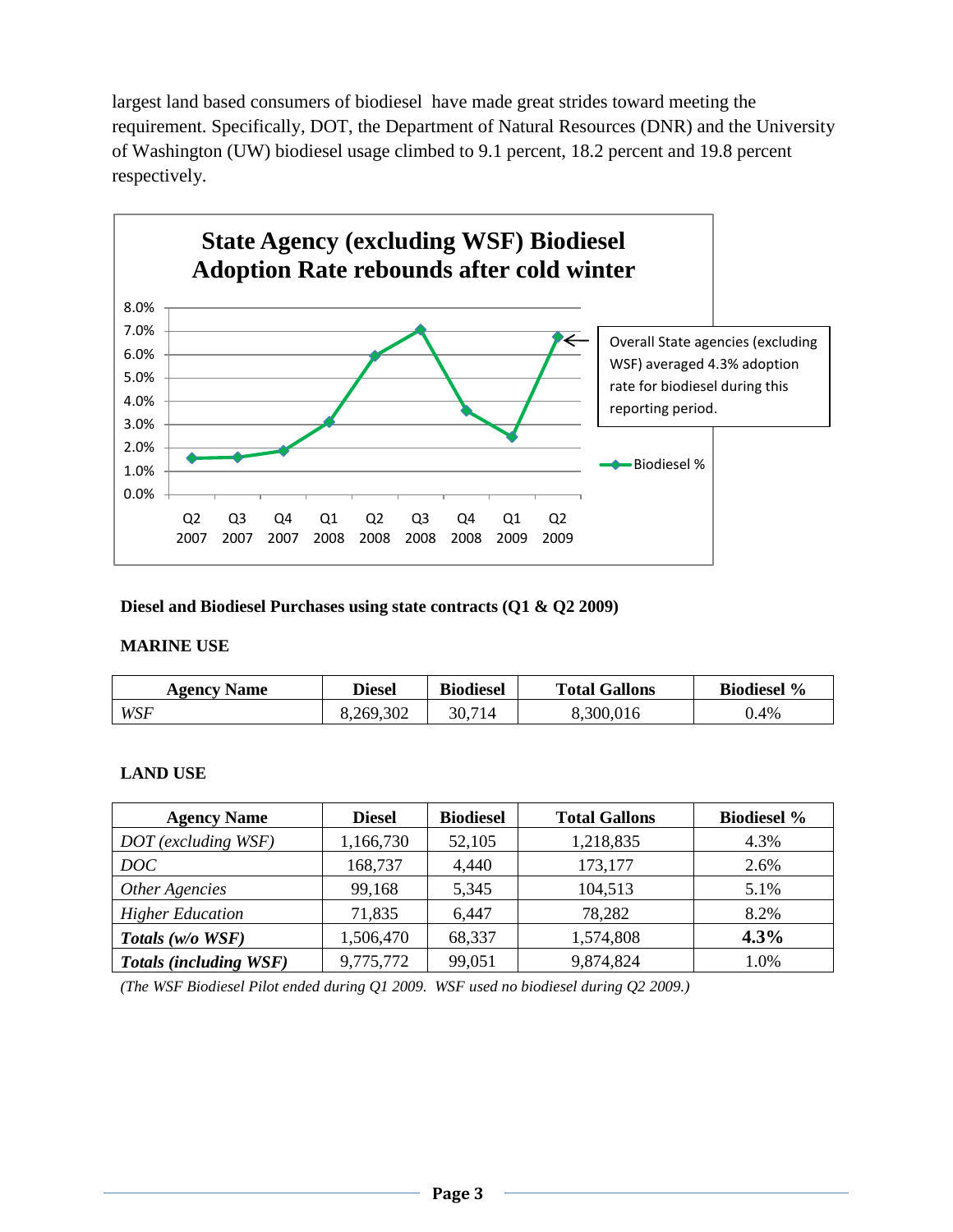

## **KEY UPDATES IN THIS REPORT (details follow)**

- To further stimulate the purchase of biodiesel, GA hosted a biodiesel forum in which 80 stakeholders attended representing state government, biodiesel producers, fuel contract distributors, fuel wholesalers and other relevant contributors.
- WSF has scaled back biodiesel usage following the conclusion of its biodiesel pilot project.
- DOT, who is the largest consumer of diesel for land based operations, has boosted its use of biodiesel to 9.1 percent during the first month in which the 20 percent requirement became effective.
- Both DNR and UW are making great strides in attaining the 20 percent usage requirement.  $\bullet$

## **WASHINGTON STATE FERRIES UPDATE**

WSF concluded its pilot project in February 2009, and the [Biodiesel Research and](http://www.wsdot.wa.gov/NR/rdonlyres/EC1D3BCF-928D-4167-90C9-69134B644768/0/ExecutiveSummary.pdf)  [Demonstration Project Report](http://www.wsdot.wa.gov/NR/rdonlyres/EC1D3BCF-928D-4167-90C9-69134B644768/0/ExecutiveSummary.pdf) was issued on April 30, 2009. The amount of biodiesel purchased during January and February was only 30,714 gallons, which resulted in an adoption rate for WSF of 0.37% for the first half of 2009. The project was an operational success, and key excerpts included in their report include:

- "a)ASTM biodiesel fuel standards provided adequate safeguards to ensure high product quality."
- "b) Fuel quality was not affected by biodiesel feedstock (i.e. soy, canola, high cloud point fuel)."
- "c)The percentage of biodiesel  $(B5 B20)$  used in the fuel did not impact vessel operations."
- "d) Use of biocides is recommended in all future testing with biodiesel. Although comparisons of sludge formation between conventional diesel fuel and biodiesel were primarily anecdotal, vessel operations using biodiesel may require increased maintenance of fuel filtration systems."
- "e)The high humidity of marine environments appears to promote microbial growth."

As noted earlier, due to budgetary pressures, the 2009 legislature enacted Engrossed Substitute Senate Bill 5352 which reduced WSF's biodiesel requirement to a 5 percent blend of biodiesel for the 2009-2011 fiscal biennium, provided the price of the biodiesel fuel did not exceed the price of diesel by more than 5 percent. Beginning in August 2009, WSF began purchasing a B5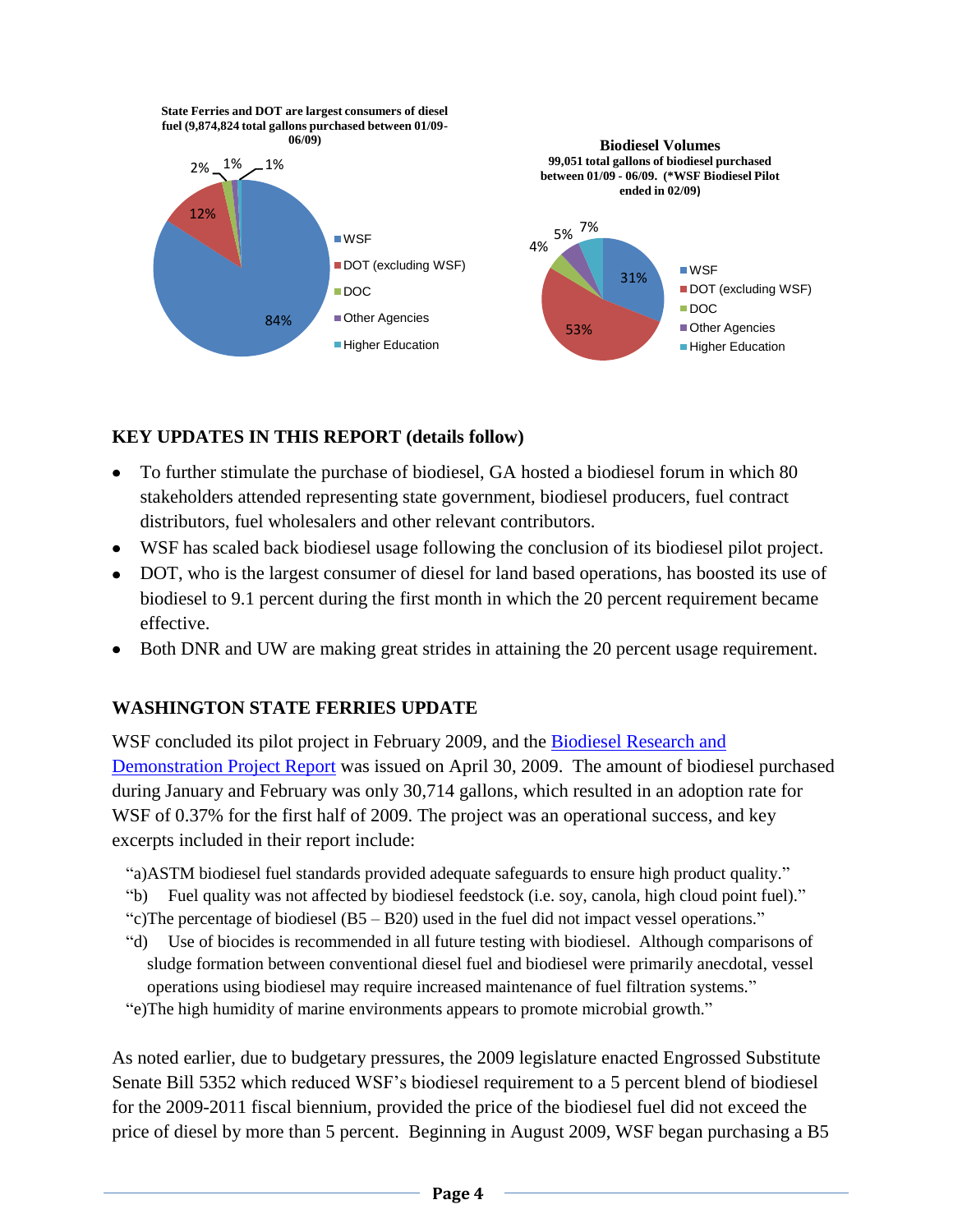biodiesel blend for approximately one-third of WSF's vessels. The state is working with the fuel contractor to overcome operational and logistical challenges so as to expand the B5 biodiesel blend to the rest of the fleet. Delivery to additional vessels is expected to begin at the end of 2009, once in-line blending becomes available from the contractor's primary fuel supply terminals, and provided the price is within the required 5% price cap. One fundamental issue that needs to be addressed, before WSF fleet and state contractors will be in a position to make the transition to a B20 blend, is the need for the biodiesel supply infrastructure to be upgraded to support in-line blending.

## **STATE AGENCY AND HIGHER EDUCATION LAND USE PROGRESS**

DOT land operations was unable to sustain its efforts to increase the overall use of biodiesel during the first half of 2009, decreasing its overall adoption rate from 5.4 percent to 4.3 percent.

Difficulties with fuel gelling and equipment operation during cold weather resulted in DOT continuing to reduce its use of biodiesel during the first quarter of 2009 by ordering a B10 blend of biodiesel. A series of snow storms and extended periods of cold temperatures at some Western Washington and high mountain passes forced DOT to temporarily lower its use of biodiesel, achieving an adoption rate of only 2.4% for the first quarter of 2009.

As temperatures warmed during the second quarter of 2009, DOT resumed the use of a B20 blend of biodiesel whenever and wherever it was available from contract fuel suppliers. This resulted in an adoption rate of 7 percent for this quarter and an overall adoption rate of 4.3% for the first half of 2009. Additionally, the biodiesel supply chain in Eastern Washington is still maturing and affecting DOT's efforts to increase its usage in this region.

State fuel contractors supply DOT with biodiesel, which is then made available to other state agencies through DOT's network of refueling stations. In so doing, DOT makes biodiesel more readily available to state government. Over this 6-month reporting period, at least four state agencies (the departments of Transportation (4.3%), Corrections (DOC) (2.6%), Social and Health Services (DSHS) (4.4%) and DNR (12.9%)) exceeded the 2 percent utilization by purchasing biodiesel for their diesel storage tanks.

With the notable exception of the UW, state universities, colleges and community colleges continued to lag behind state agencies in the adoption of biodiesel fuel. During the month of June 2009, the adoption rate for UW was 19.8 percent. However, biodiesel usage for other educational institutions that historically purchase relatively low volumes was low due to the fuel delivery logistics associated with ordering small quantities of biodiesel delivered into small storage tanks. What we found is that the educational institutions that historically purchase relatively low volumes are doing so for the purpose of heating oil, which is exempt from the B20 requirement.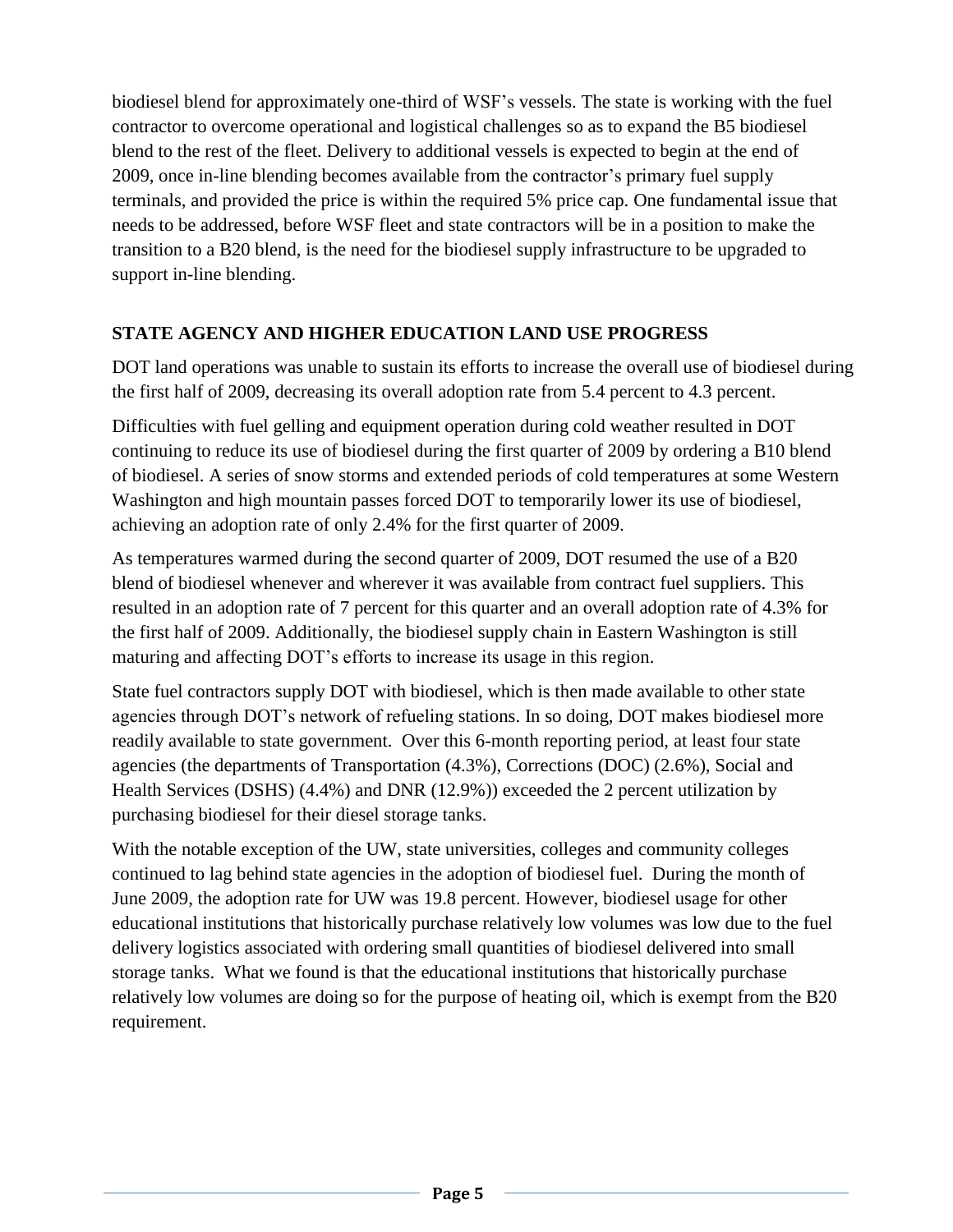# **BIODIESEL PRICE PREMIUM**

During this reporting period the average fuel terminal price for B100 biodiesel was \$1.29 per gallon higher than the average price for diesel fuel. In Western Washington the average price for B100 was \$2.86 per gallon while the average price for diesel was \$1.59 per gallon. On average, a B20 blend cost an additional 26 cents per gallon or a 16% higher price. On average, a B5 blend cost an additional 6 cents per gallon or a 4% higher price, as illustrated in the graph below. Market research suggests that the price premium associated to biodiesel is likely to continue.



# **IN-STATE PRODUCTION AND SUPPLY**

As noted earlier, state fuel contractors are free to acquire biodiesel from any supplier. When the fuel contracts were bid in 2005, there was only one "major" Washington-based commercial biodiesel producer. Today there are four in-state biodiesel producers that have expressed interest in state contract business. A number of fuel contractors have reported that they have been relying on mostly out-of-state biodiesel producers/suppliers because the comparatively low volume does not justify the risk associated in utilizing an untested supplier. The *good news* is that through GA's outreach efforts, we are now starting to see state contractors cultivate business alliances with local biodiesel producers as quality and price become more competitive.

By utilizing both locally produced and out-of-state biodiesel, state fuel contractors have successfully implemented a biodiesel program on the west side of the state. Except for remote delivery locations and very small delivery quantities (less than 300 gallons of total fuel), these contractors have been able to deliver whatever blend of biodiesel is requested by state agencies. However, many fuel contractors have yet to implement a biodiesel program to capture the 6% biodiesel market potential of Eastern Washington. A new Eastern Washington biodiesel production facility recently opened, offering hope that existing supply chain concerns may be short-lived. Moreover, industry advancements suggest that many of the challenges related to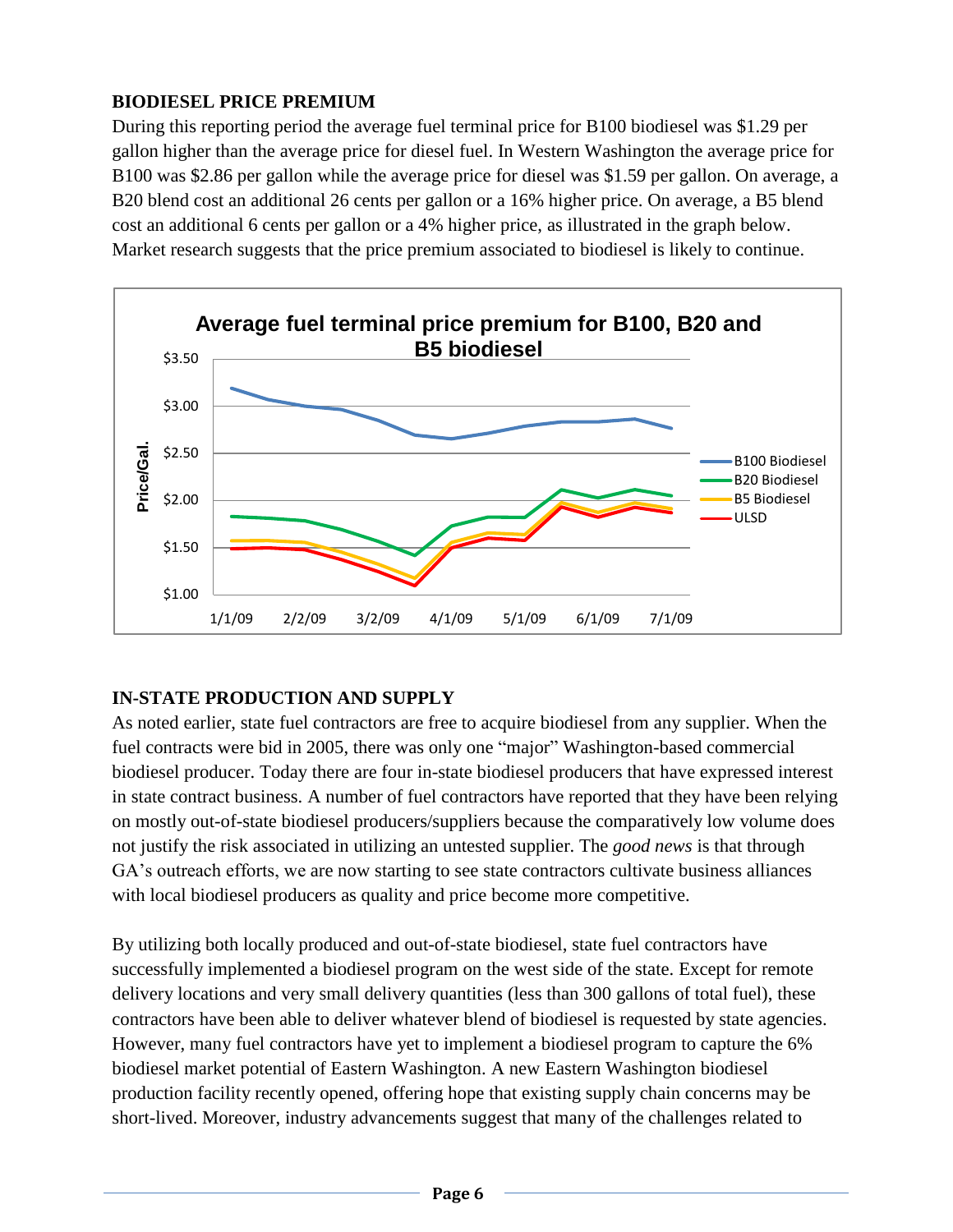cold-weather use of biodiesel may also be resolved by adopting a more updated biodiesel specification specially formulated for winter months. Additionally, biocides can be added to biodiesel to combat the microbes that can cause filter clogging.

# **MARKET RESEARCH AND OUTREACH**

During June of 2009, the GA contract administrator toured Inland Empire Oilseeds (in Odessa) and Gen-X Energy Group. Both companies produce biodiesel (i.e. B100) from feedstock acquired in Washington. These firms market their products to Washington customers, and our site visits have helped GA better understand the challenges and opportunities for penetrating the Washington state biodiesel market.

# **BIODIESEL FORUM**

On September 10, 2009 GA hosted a biodiesel forum that brought together stakeholders representing fuel purchasers, biodiesel producers, fuel distributors, fuel terminal wholesalers, governmental policy makers, and other relevant contributors. Attendees were able to discuss impediments to increasing the use of biodiesel by governmental purchasers and identify strategies to overcome those impediments. A frank yet fruitful discussion ensued, and concluded on a note of cautious optimism regarding the future of Washington's biodiesel industry. Key findings include:

Fuel Purchasers:

- Budgetary pressure is a predominant factor influencing biodiesel purchasing decisions.
- The still evolving supply chain infrastructure is also impeding biodiesel adoption rates.
- Biodiesel gelling concerns prompt lower biodiesel blending ratios in cold climates.
- Expect an increase in filter clogging and maintenance at the onset of biodiesel.
- Olympia's Intercity Transit, a long-term user of biodiesel (B5 to B40), reported that they have not experienced engine manufacturer warranty issues related to the use of biodiesel, which has been a concern of many.

Industry claims:

- A B20 mandate that lacks enforcement and clarity is keeping fuel wholesale terminals from making the much needed infrastructure investments and improvements.
- Until a B20 blend is reliably available at fuel wholesaler terminals, biodiesel will not have a viable market in Washington.
- In-state biodiesel producers are manufacturing product that meets or exceeds ASTM specifications.
- Adoption and adherence to a more current and enhanced biodiesel specification would likely:
	- Remedy consistency of quality concerns that beleaguered some early adopters.
	- Resolve cold weather issues when enhanced with a specification formulated for winter.
	- Open the door for the use and mixture of different feed stocks.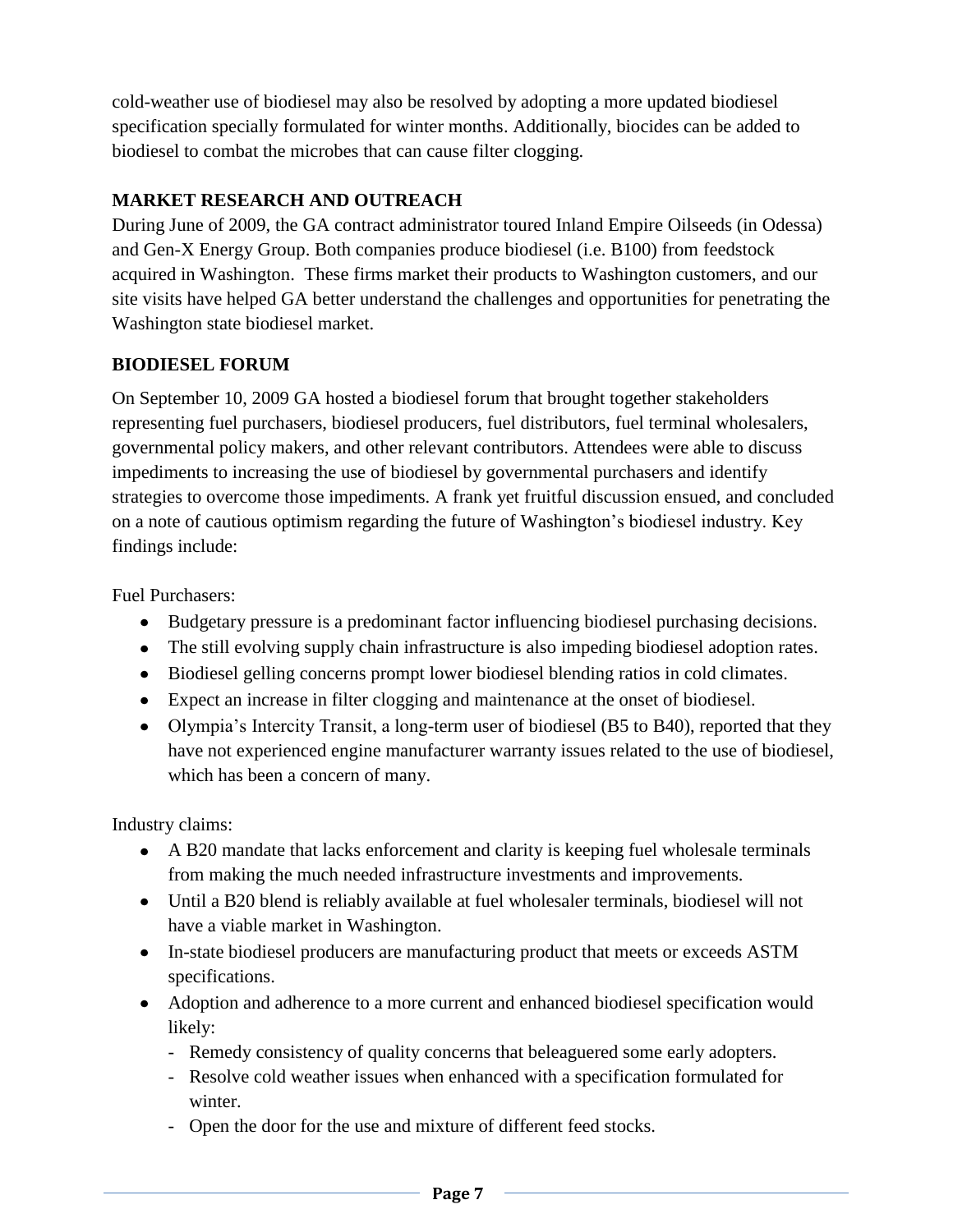- Be more confidently integrated into the wholesaler terminal infrastructure from multiple supply sources.
- Minimize industry concerns surrounding the co-mingling of different biodiesel varieties.
- There may be more accurate biodiesel price indexes today than what the state adopted in 2005.

Fuel distributors indicate that they must overcome an array of additional challenges in order to supply biodiesel to include:

- Some fuel terminal wholesalers are requiring fuel distributors to sign a waiver transferring liability risks to the fuel distributor for biodiesel blends that exceed 5%.
- Because of the solvent characteristic of biodiesel, engine malfunctions may incur absent proper preparation of equipment and storage when first implemented.
- Injection blending is a recognized best practice but is best applied at wholesale fuel terminals, as it is not cost effective for fuel distributors to implement.
- Since biodiesel blend ratios above 5% are not yet readily available at wholesale fuel terminals, for fuel distributor to supply a B20 blend means they must store B100 and then implement the less desirable splash blending technique.
- Unlike diesel, biodiesel has an estimated six month shelf life which can be problematic for those who house large capacity storage reserves.
- Requiring biodiesel to be sourced via BQ9000 certified producers may ensure adherence to predefined processes, but it does not necessarily ensure reliable quality and may stifle producer innovation and economies.
- Volume commitment is the currency industry needs to affect widespread change, but it is not lawful for GA to make volume commitments on behalf of the breadth of clients they serve.
- Typically, wholesale fuel terminals inject and control the red dye that denotes the tax exempt fuel the state regularly purchases, which becomes problematic when fuel distributors must assume the role of a blender in order to supply the state with B20.
- Because biodiesel is more susceptible to climate conditions, biocides and other chemical additives are needed and storage tanks may need to be insulated to protect against the adverse effect of cold weather.

Department of Agriculture reports:

- Testing throughout the state reveals that the biodiesel conforms to the required ASTM specification.
- Based on testing biodiesel testing experience, injection blending is preferred.